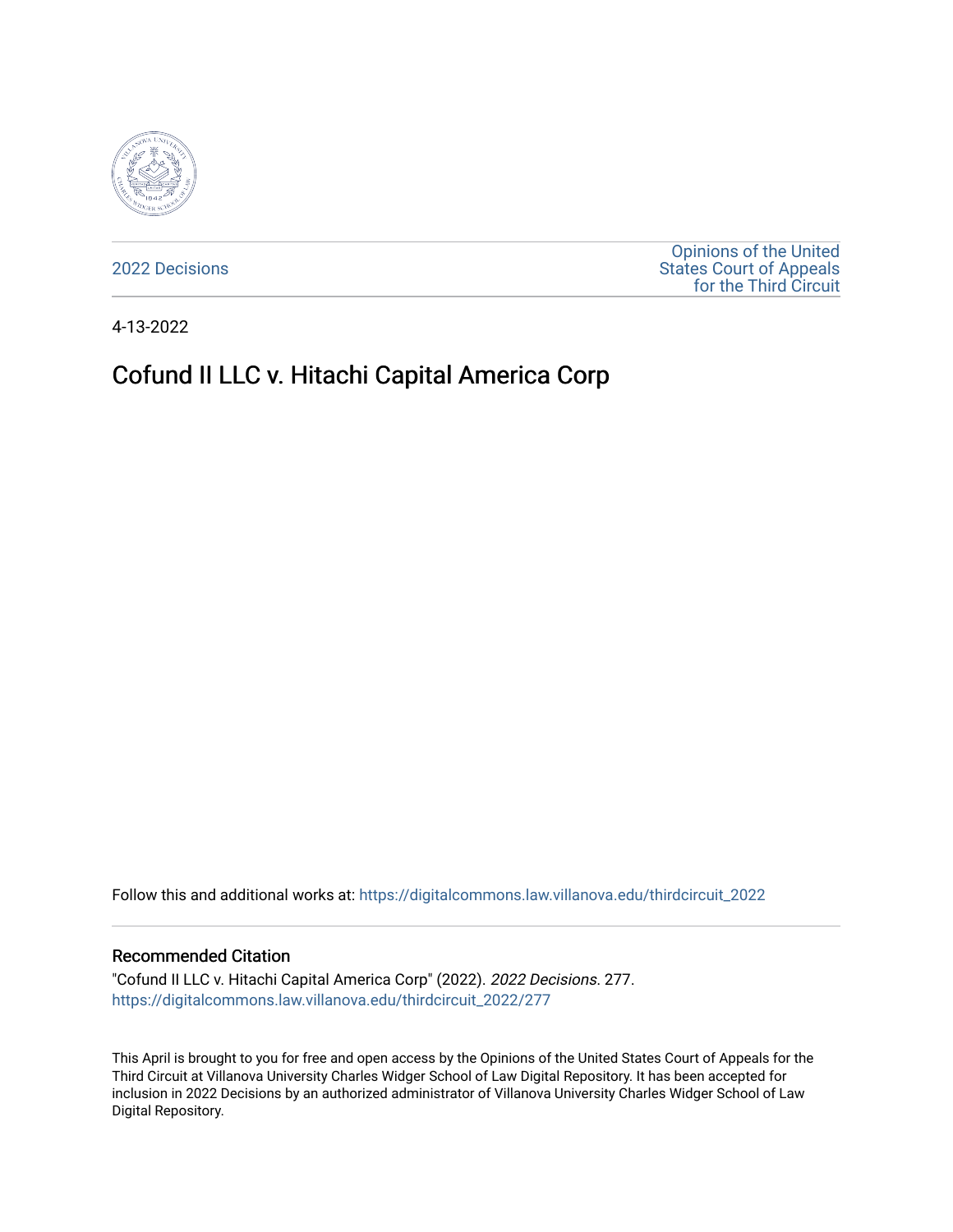## **NOT PRECEDENTIAL**

# UNITED STATES COURT OF APPEALS FOR THE THIRD CIRCUIT

\_\_\_\_\_\_\_\_\_\_\_

No. 21-2078  $\overline{\phantom{a}}$ 

## COFUND II LLC

v.

HITACHI CAPITAL AMERICA CORP., Appellant

\_\_\_\_\_\_\_\_\_\_\_

On Appeal from the United States District for the District of New Jersey (D.C. Civ. No. 2-16-cv-01790) District Judge: Honorable Susan D. Wigenton

> Argued: March 23, 2022 \_\_\_\_\_\_\_\_\_\_\_

\_\_\_\_\_\_\_\_\_\_\_

Before: BIBAS, MATEY, and PHIPPS, *Circuit Judges*.

(Filed: April 13, 2022)

\_\_\_\_\_\_\_\_\_\_\_

Nicholas M. Insua [**ARGUED**] REED SMITH 599 Lexington Avenue 22nd Floor New York, NY 10022

John P. Lacey, Jr. ANDERSON KILL One Gateway Center Suite 1510 Newark, NJ 07102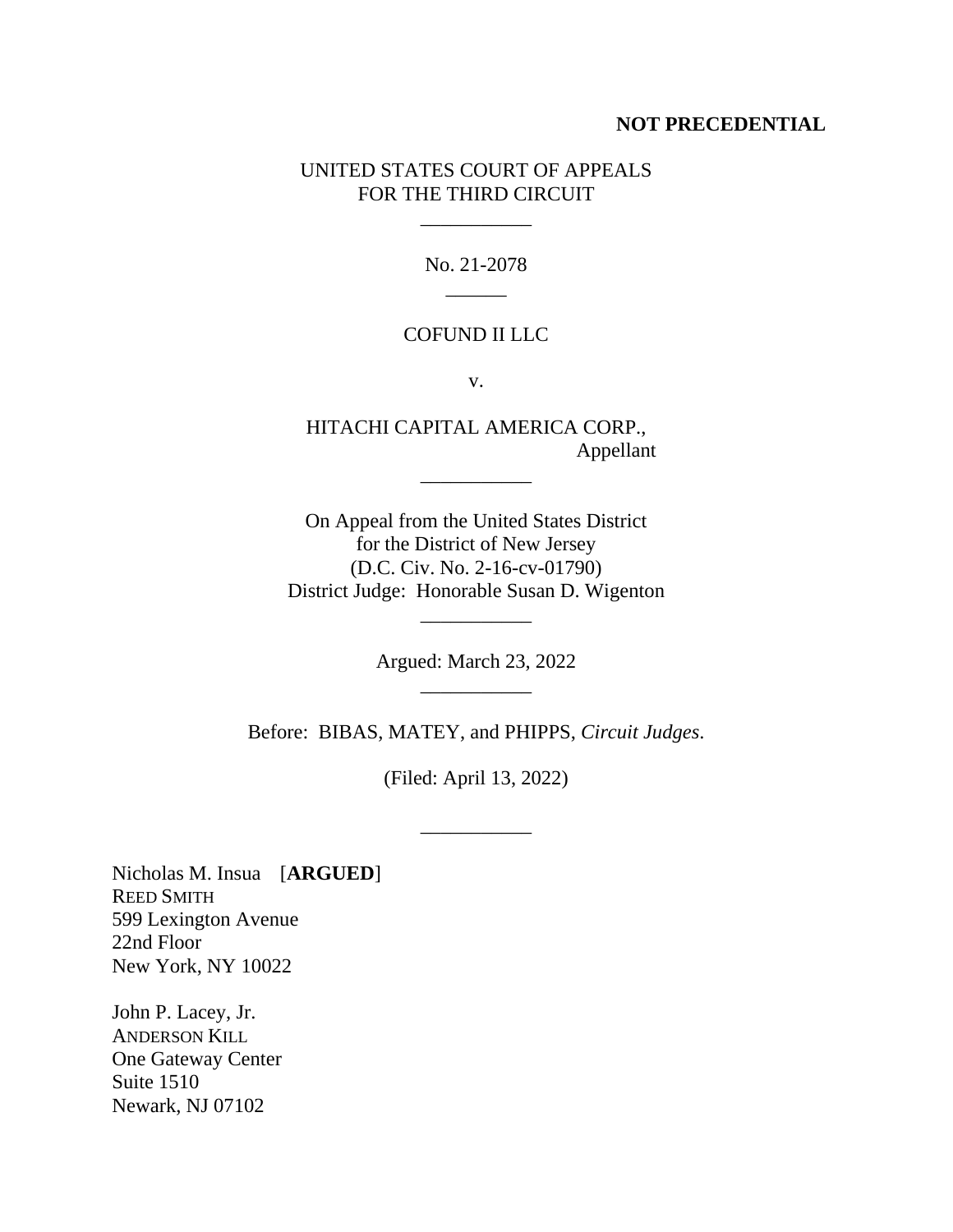#### *Counsel for Appellant*

Richard L. Zucker [**ARGUED**] LASSER HOCHMAN 75 Eisenhower Parkway Suite 120 Roseland, NJ 07068 *Counsel for Appellee*

# OPINION\* \_\_\_\_\_\_\_\_\_\_\_

\_\_\_\_\_\_\_\_\_\_\_

PHIPPS, *Circuit Judge*.

This dispute between two businesses concerns their claims to a revenue stream established by a third party. Proceeds from the revenue stream were deposited in a blocked account controlled by one of the businesses. That business promised to hold the other business's share of the revenue stream in trust in the blocked account and to turn it over to the other business. But after bankruptcy proceedings commenced against the third party, the blocked-account holder did not remit any of those funds to the other business, who sued it for breach of contract to recover a share of the deposited revenue stream. After a virtual bench trial, the District Court found liability and awarded over \$1.5 million in damages. In reviewing the District Court's factual findings for clear error, its evidentiary rulings for an abuse of discretion, and its legal conclusions *de novo*, we will affirm the judgment.

<sup>\*</sup> This disposition is not an opinion of the full Court and pursuant to I.O.P. 5.7 does not constitute binding precedent.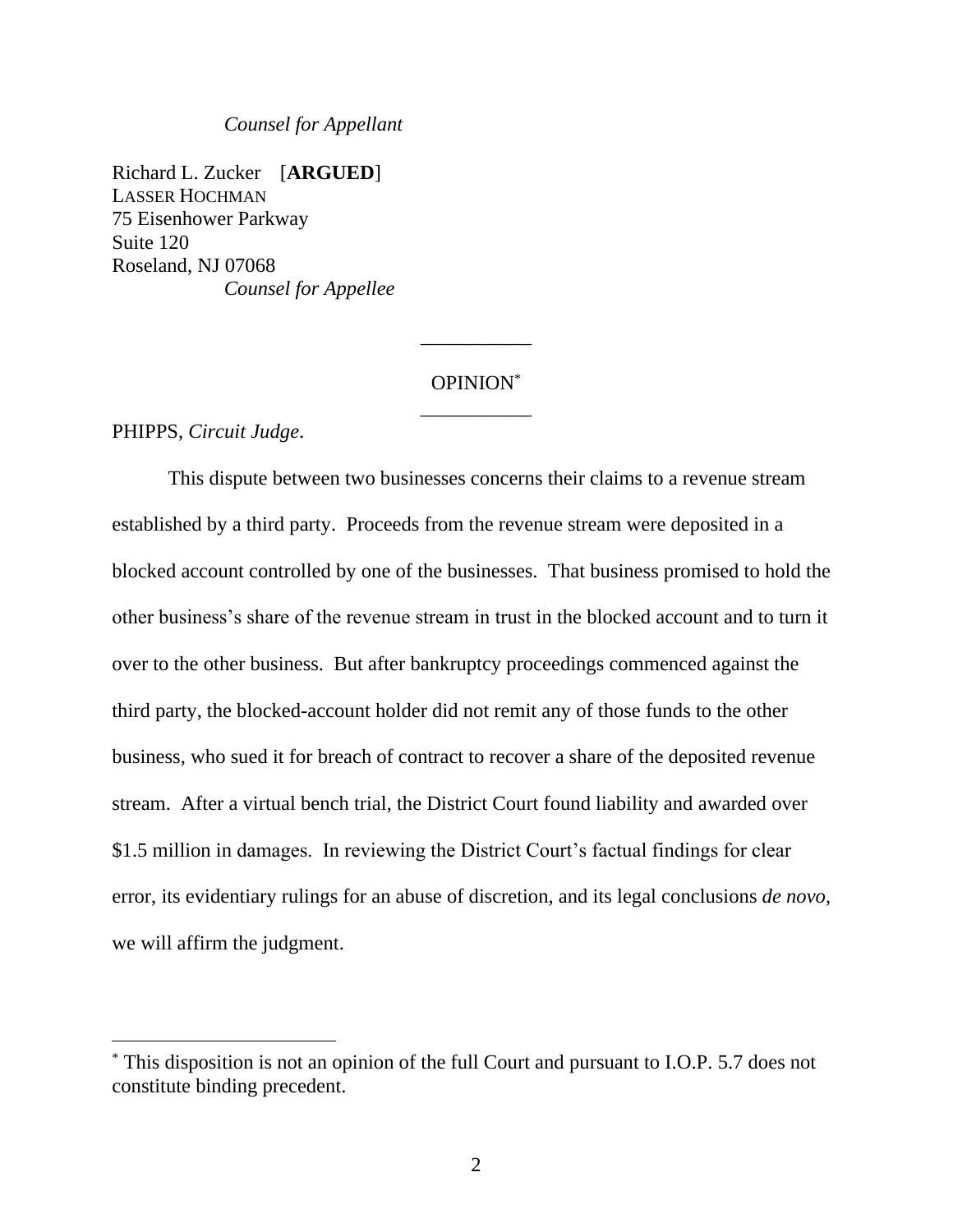# **FACTUAL BACKGROUND (AS FOUND BY THE DISTRICT COURT AFTER A BENCH TRIAL)**

Before it was forced into bankruptcy, Forest Capital LLC provided financing to small businesses. It did so through 'factoring' arrangements whereby it purchased a client's unpaid accounts receivable at a discount, and in return, it received a right to collect the full amount owed on those accounts. But factoring requires capital to pay for the accounts receivable, and Forest itself sought more capital to meet its clients' financing needs.

To obtain that capital, Forest entered an agreement with CoFund II LLC. Through a Master Participation Agreement, which was governed by Maryland law, CoFund and Forest agreed to the terms under which CoFund would purchase participation interests in Forest's factoring arrangements. In exchange for CoFund's up-front investment in those agreements, CoFund received entitlements to pro rata shares in the proceeds of Forest's factoring agreements. CoFund's participation interests matched Forest's factoring agreements in duration, and CoFund assumed the risk that Forest's borrowers might default on their obligations.

With the Master Participation Agreement in place, Forest and CoFund entered 24 separate participation agreements for factoring arrangements that Forest had entered. Through those agreements, CoFund provided capital for 24 of Forest's factoring arrangements.

Beyond CoFund's investments, Forest sought additional financing for its factoring business. It received loans from several entities, including Hitachi Capital America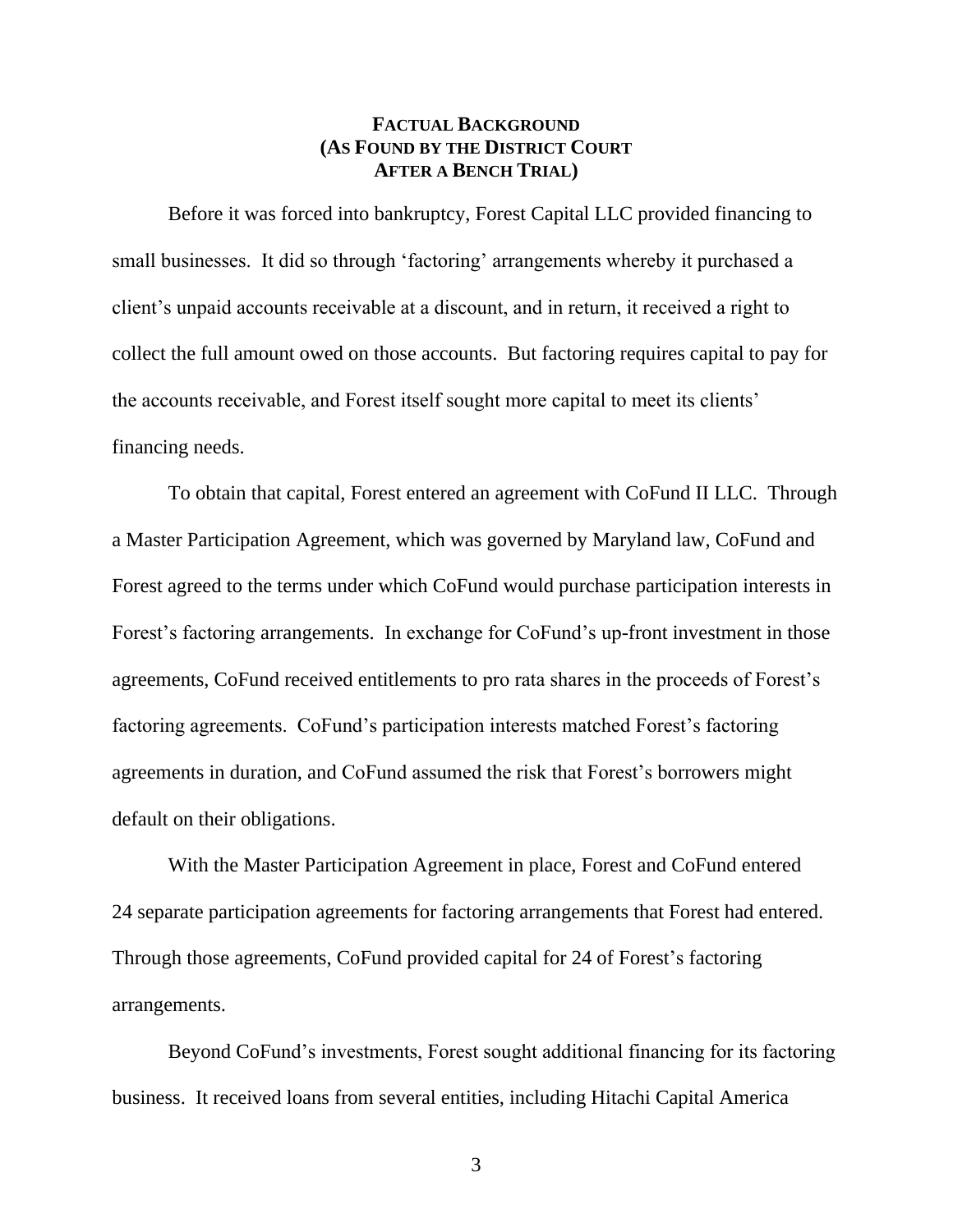Corporation. Under the Loan and Security Agreement that Forest and Hitachi entered, Hitachi provided Forest a line of credit and received a security interest in Forest's factoring proceeds as collateral. After drawing down that line of credit, Forest directed its clients to make their factoring repayments directly into a blocked account that Hitachi had set up for that purpose. Hitachi had "sole dominion and control" of the blocked account, and Forest could not withdraw any funds from the blocked account to pay CoFund or anyone else. Loan and Security Agreement ¶ 8.11(a) (App. 193); Blocked Account Agreement ¶ 4(b) (App. 211).

To account for the circumstance that they were both paid from Forest's factored funds, CoFund and Hitachi entered an Intercreditor Agreement, which was governed by Michigan law. That Agreement established CoFund's right of first recovery for CoFund Priority Collateral, which was defined to include the amount of CoFund's pro rata participation interests in Forest's factoring agreements. The Agreement also provided that if Hitachi were to obtain CoFund Priority Collateral, then Hitachi would "hold it in trust" for CoFund and "immediately turn it over to" CoFund. Intercreditor Agreement § 4D (App. 141). Once received, CoFund would apply that payment toward amounts that Forest owed it under the Master Participation Agreement. But when Hitachi's blocked account received factoring repayments – some of which constituted CoFund Priority Collateral – Hitachi applied those payments to pay down its extension of credit to Forest, and it did not send any funds to CoFund.

Even with these sources of financing, Forest became financially distressed, and afterwards, everything started to break down. Forest defaulted under the Master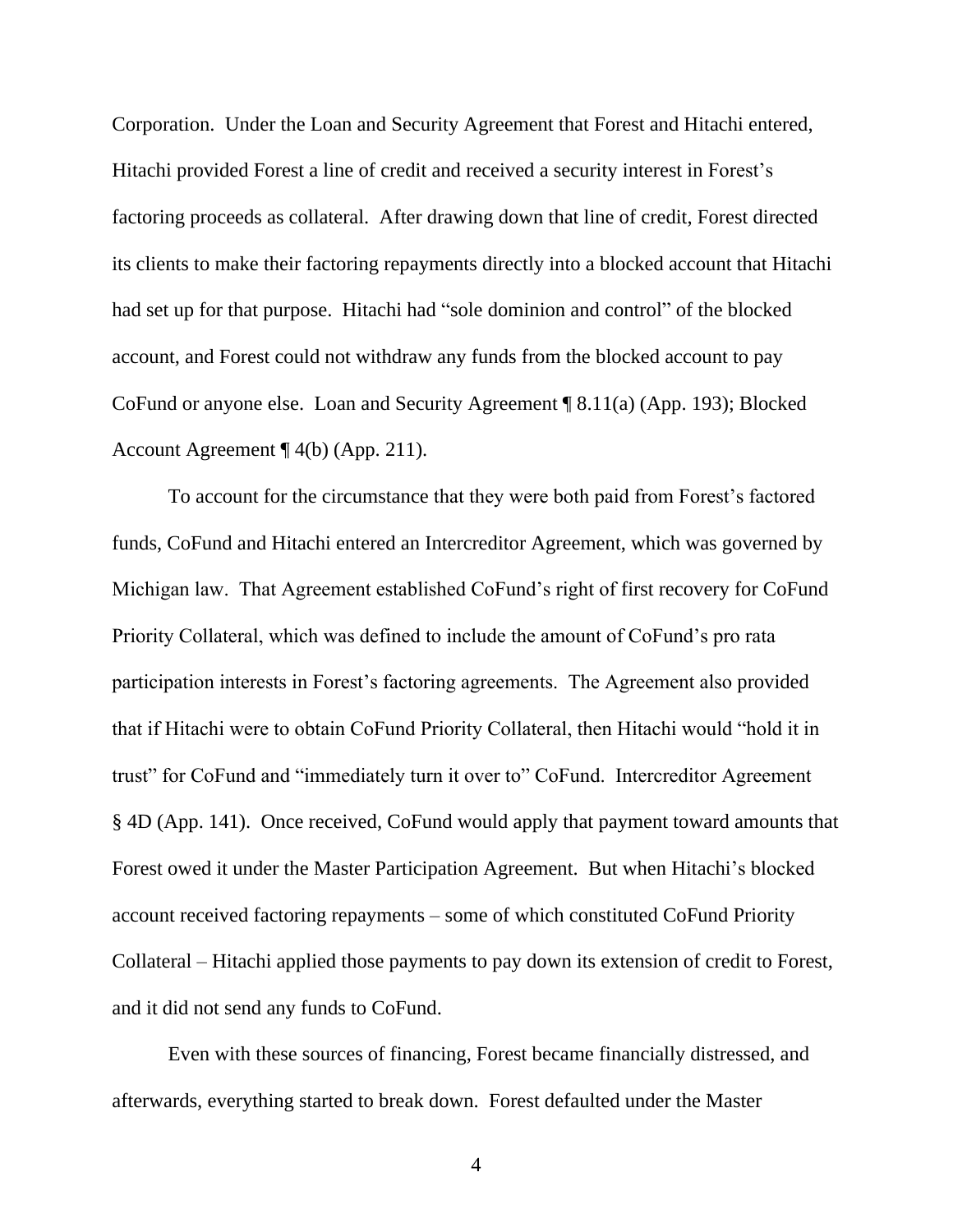Participation Agreement and owed CoFund its pro rata share of the factoring proceeds. The amount owed was substantial  $-$  \$5.53 million – and after CoFund gave formal notice of that default to Forest and other interested parties, they took responsive actions. Forest's junior creditors initiated involuntary Chapter 7 bankruptcy proceedings against Forest. Four days later, Hitachi used funds in the blocked account to pay off the rest of the amount Forest owed it. Some funds were leftover, and without paying anything to CoFund, Hitachi released those remaining funds to Forest.

CoFund believed that under the Intercreditor Agreement, some of the funds in Hitachi's blocked account constituted CoFund Priority Collateral. Because Hitachi emptied the blocked account without paying any of that money to CoFund, CoFund sued Hitachi three days later for breach of contract, as well as for other claims not relevant here.

#### **JURISDICTIONAL ANALYSIS AND PROCEDURAL HISTORY**

CoFund's suit was within the District Court's jurisdiction under the diversity statute. *See* 28 U.S.C. § 1332. The parties are completely diverse,<sup>1</sup> and the amount in controversy exceeds \$75,000.<sup>2</sup>

 $<sup>1</sup>$  As a corporation Hitachi is a citizen of Delaware, where it is incorporated, and</sup> Connecticut, where it has its principal place of business. *See Zambelli Fireworks Mfg. Co. v. Wood*, 592 F.3d 412, 419 (3d Cir. 2010). As an LLC, CoFund takes on the citizenship of its member and submembers, which are citizens of New Jersey, New York, and Nevada. *See id*. at 418.

<sup>&</sup>lt;sup>2</sup> CoFund's Complaint alleged an amount in controversy exceeding \$75,000, and it is not "a legal certainty that the claim is really for less than the jurisdictional amount," especially when CoFund received a judgment in its favor for over one-and-a-half million dollars. *St. Paul Mercury Indem. Co. v. Red Cab Co.*, 303 U.S. 283, 288 (1938).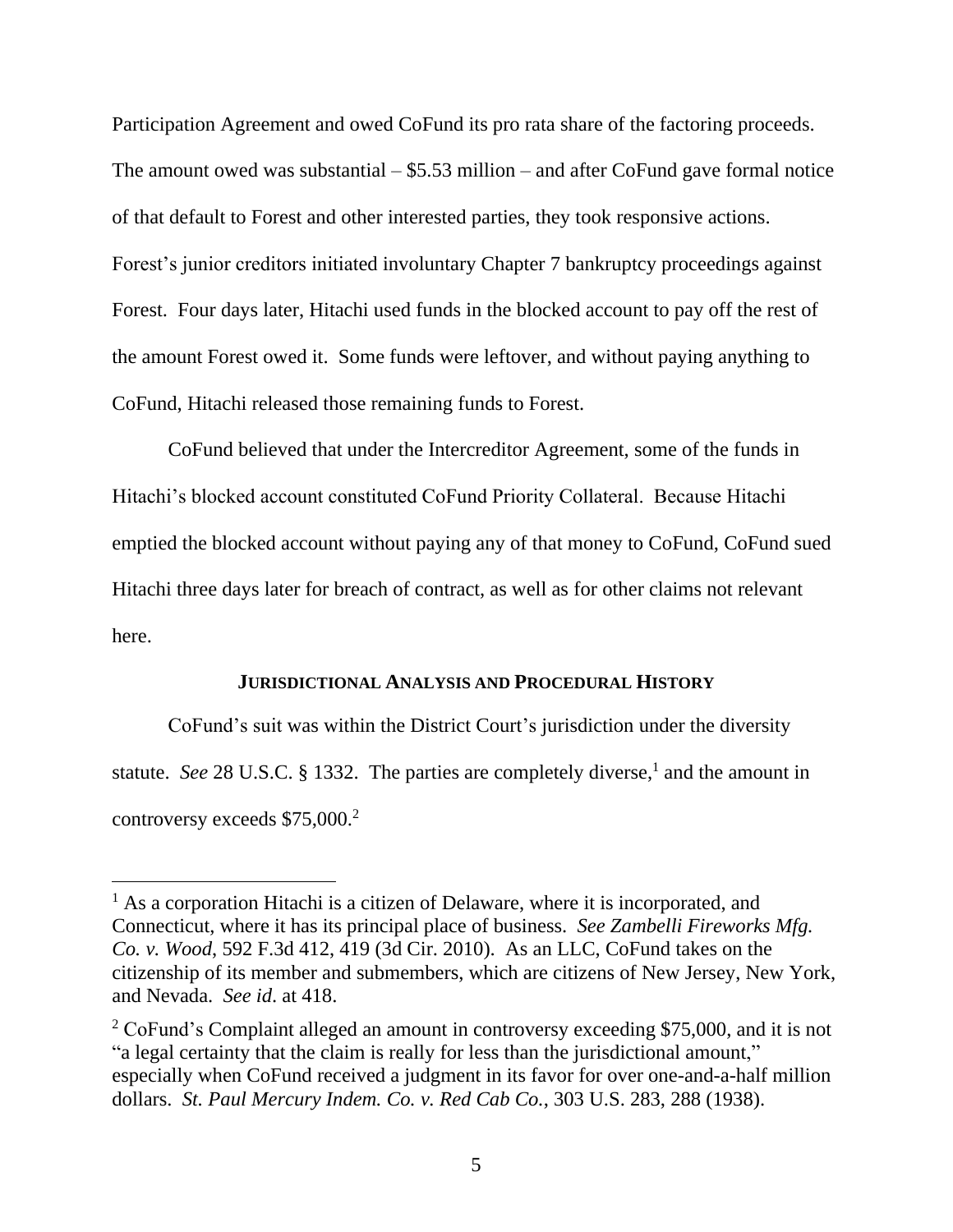CoFund's breach-of-contract claim went to a virtual bench trial in November 2020. At trial, the District Court allowed one of CoFund's managing members, Daniel Cohen, to testify as both a fact and an expert witness. The expert testimony that Cohen provided as a Certified Public Accountant related to the calculation of CoFund's damages based on the amount of CoFund Priority Collateral that was deposited into the blocked account. In its post-trial findings of fact and conclusions of law, the District Court determined that Hitachi breached the Intercreditor Agreement and was liable for \$1,553,613 in damages.

Within 30 days of that judgment, Hitachi filed a notice of appeal, bringing this dispute within this Court's appellate jurisdiction. *See* 28 U.S.C. § 1291; Fed. R. App. P.  $4(a)(1)(A) (2016).<sup>3</sup>$ 

#### **DISCUSSION**

Hitachi challenges the District Court's judgment on six grounds. None of those have merit.

<sup>&</sup>lt;sup>3</sup> CoFund argues that the notice of appeal does not allow Hitachi to dispute several of the District Court's prior orders, only its final judgment. But at the time of Hitachi's appeal, appellate jurisdiction extended to the judgment specified in the notice of appeal and any judgment "fairly inferred" from the notice of appeal. Fed. R. App. P.  $3(c)(1)(B)$  (2021); *see also Sulima v. Tobyhanna Army Depot*, 602 F.3d 177, 184 (3d Cir. 2010). By stating that it was appealing the District Court's final judgment "and all other rules and orders adverse to Hitachi," Not. of App. (App. 001), Hitachi's notice of appeal easily clears that that threshold, which has been subsequently amended so that "an appeal from a final judgment permits review of all rulings that led up to the judgment." Fed. R. App. P. 3(c)(1)(B) advisory committee's notes to 2021 amendment.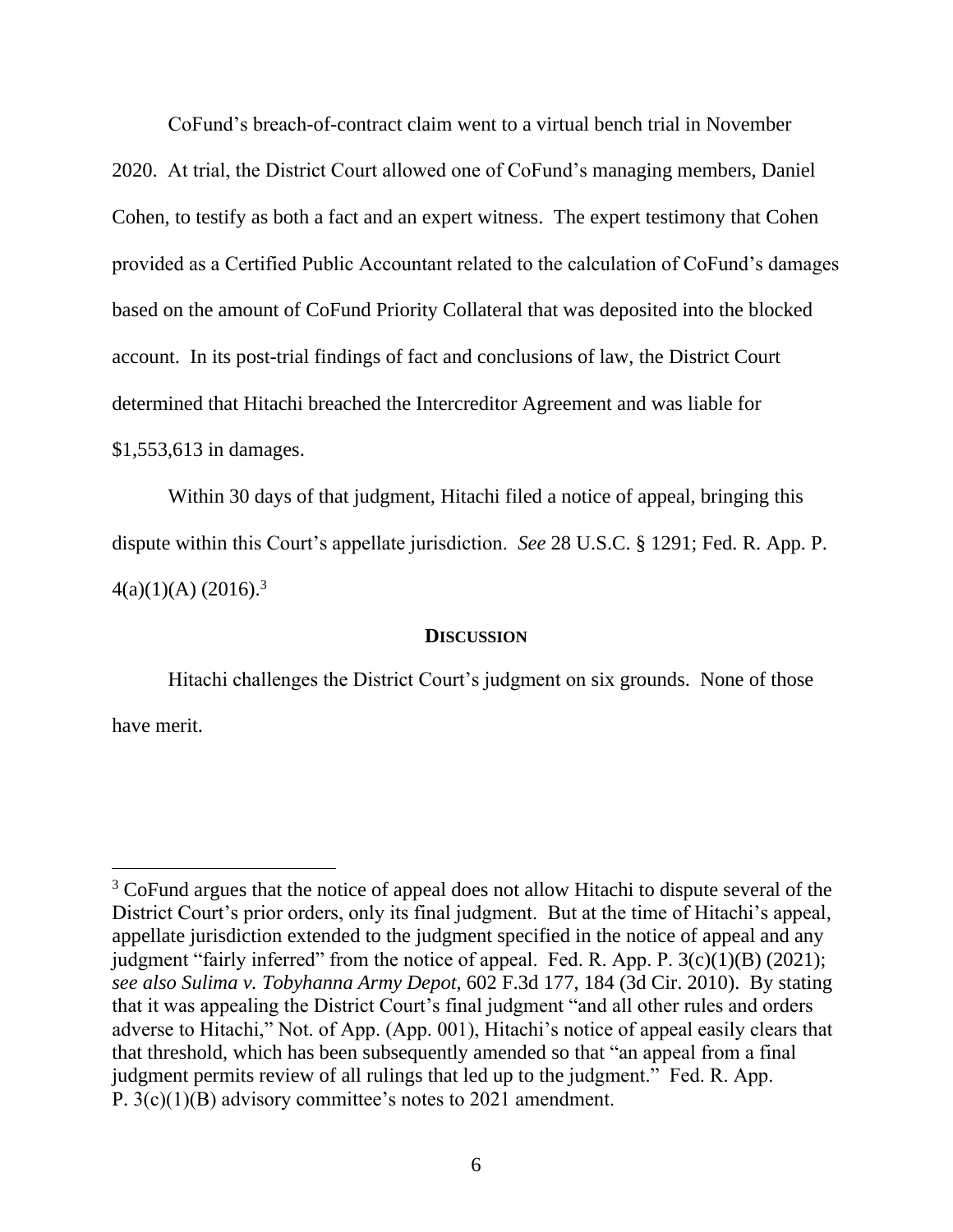## *1. Scope of the Bankruptcy Court's Jurisdiction*

Hitachi argues that CoFund's breach-of-contract claim should not have been in District Court but rather before the bankruptcy court as part of Forest's bankruptcy proceeding. It may be that the dispute could have been addressed by the bankruptcy court. *See In re Combustion Eng'g, Inc.*, 391 F.3d 190, 225–26 (3d Cir. 2004) (explaining that bankruptcy courts have jurisdiction to hear (but not decide) proceedings "related to" a bankruptcy case, which include "suits between third parties that conceivably may have an effect on the bankruptcy estate"). But unless the claim falls within the bankruptcy court's exclusive jurisdiction, the District Court still retained jurisdiction to adjudicate it. *See* 28 U.S.C. § 1334(e) (providing "exclusive jurisdiction" to bankruptcy courts over "all the property, wherever located, of the debtor as of the commencement of such case"); 11 U.S.C. § 541(a) (defining 'property of the debtor'); Here, however, Hitachi does not identify a basis for the bankruptcy court's exclusive jurisdiction. Nor is one readily apparent. Accordingly, this dispute was properly within the District Court's jurisdiction.<sup>4</sup>

# *2. The 'No Recourse' Argument*

Hitachi further contends that a 'No Recourse' clause in the Intercreditor Agreement bars CoFund from seeking relief against Hitachi. This argument goes

<sup>4</sup> Hitachi also obliquely references the first-filed rule, but Hitachi does not present a coherent argument for how the junior creditors' involuntary bankruptcy petition acts as a first filing applicable to this dispute between CoFund and Hitachi, who were not parties to the bankruptcy proceeding when this suit was filed.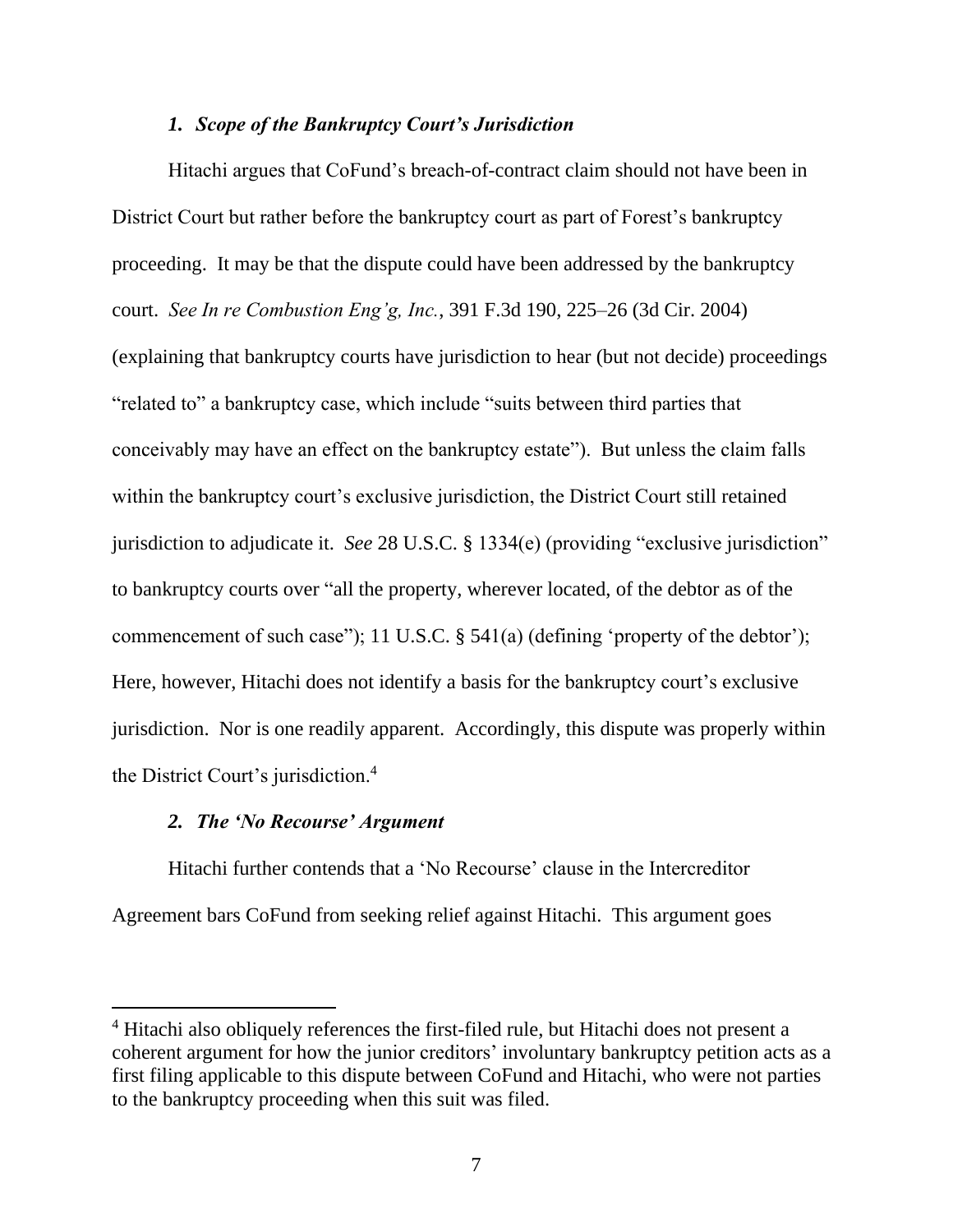nowhere. The 'No Recourse' clause states that "CoFund shall have no recourse against Hitachi as a result of [Forest's] failure to make any payment due to either Hitachi or CoFund." Intercreditor Agreement ¶ 4D (App. 141). But that clause does not apply here because CoFund is not suing Hitachi to recover an amount that Forest owed it. Instead, CoFund sues Hitachi for withholding CoFund's share of the proceeds of factoring transactions that ended up in Hitachi's blocked account. Thus, the 'No Recourse' provision does not preclude CoFund's claim.

## *3. Breach of the Intercreditor Agreement*

Hitachi also disputes that it breached the Intercreditor Agreement. The District Court's conclusion that Hitachi breached that agreement is well-grounded in the record. Forest's clients sent money to Hitachi, and some of those funds constituted CoFund Priority Collateral and therefore belonged to CoFund. But Hitachi did not transfer those funds to CoFund; instead, Hitachi applied those funds to reduce to the amount of money that Forest owed it, and then it remitted the rest to Forest. Yet, the Intercreditor Agreement does not permit Hitachi to pay only itself and Forest. Rather, that Agreement obligated Hitachi to "hold all funds representing CoFund Priority Collateral in trust for CoFund" and to "immediately turn [them] over" to CoFund. Intercreditor Agreement ¶ 4D (App. 140–41). The District Court correctly recognized that Hitachi's conduct breached the Intercreditor Agreement.

## *4. The Impossibility or Impracticability Defense*

Unfatigued, Hitachi also asserts another defense to its liability under the Intercreditor Agreement. Hitachi argues that it was impossible or impracticable to pay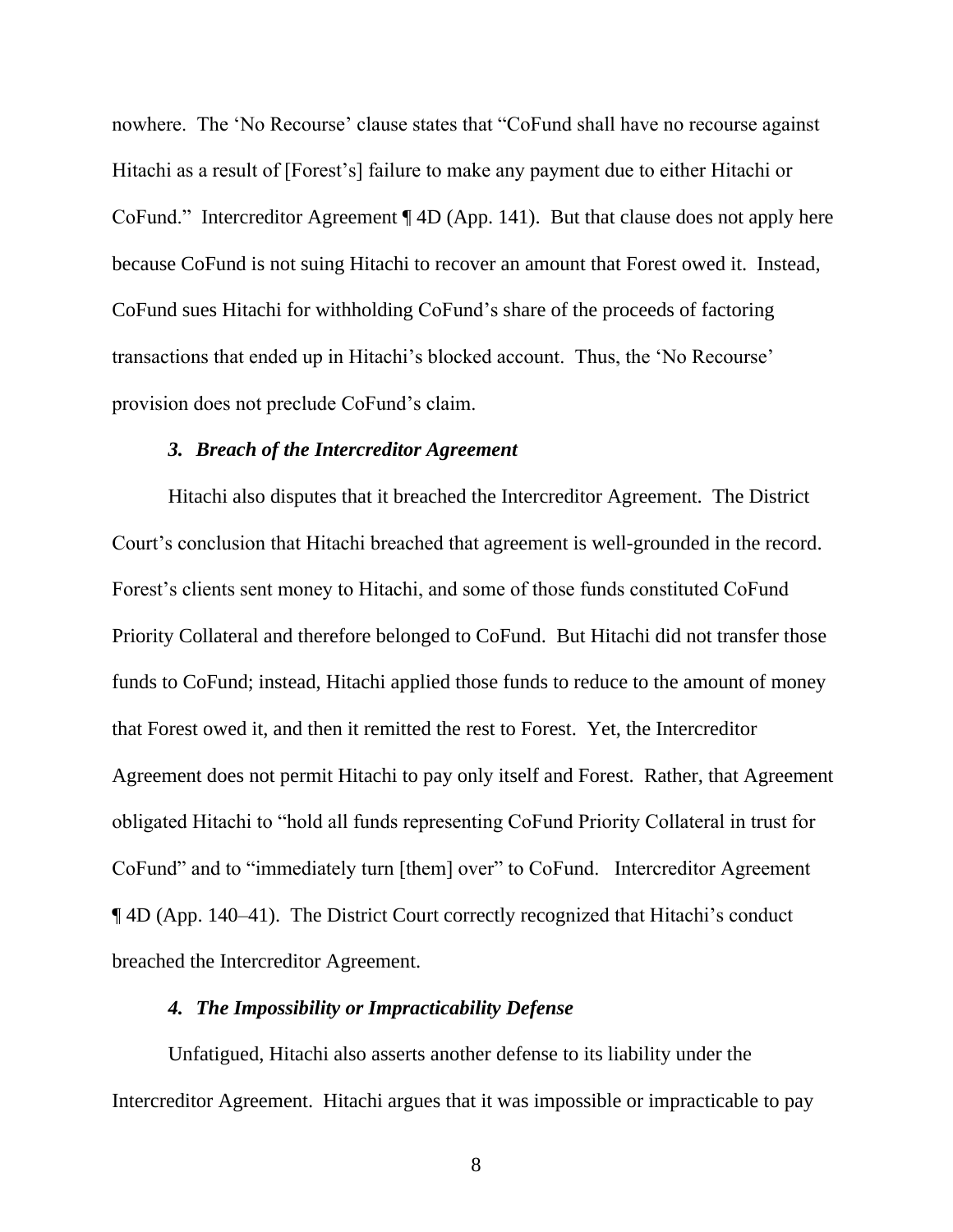CoFund its share of the proceeds from the blocked account because neither CoFund nor Forest provided it with any credible information about the amounts of CoFund Priority Collateral in the blocked account. But Michigan law, which governs the Intercreditor Agreement, does not excuse Hitachi's conduct so easily, especially here, where Hitachi knew or should have known that some money coming into the blocked account would constitute CoFund Priority Collateral. *See Vergote v. K Mart Corp.*, 404 N.W.2d 711, 717–18 (Mich. Ct. App. 1987) (explaining that impossibility or impracticability of performance must be caused by "an unanticipated circumstance"); *see also Roberts v. Farmers Ins. Exch.*, 737 N.W.2d 332, 342 (Mich. Ct. App. 2007) (explaining that the success of an impossibility defense depends on "whether the supervening event producing impossibility was or was not reasonably foreseeable when [the promisor] entered into the contract" (quoting *id.* at 717)). Rather, as the District Court correctly explained, even if Hitachi were uncertain about the amount of CoFund Priority Collateral or feared potential claims by junior creditors, "the appropriate action would have been to hold the funds (and, if necessary, to interplead them), instead of disregarding its obligations as a trustee under the Intercreditor Agreement and paying the moneys to itself." *CoFund II LLC v. Hitachi Cap. Am. Corp.*, 2021 WL 689119, at \*5 (D.N.J. Feb. 22, 2021). Thus, neither an impossibility nor an impracticability defense has any traction here.

# *5. The Challenge to the Expert's Qualifications*

Hitachi next challenges the qualifications of CoFund's expert witness. That witness, Daniel Cohen, is a Certified Public Accountant who testified about the portion of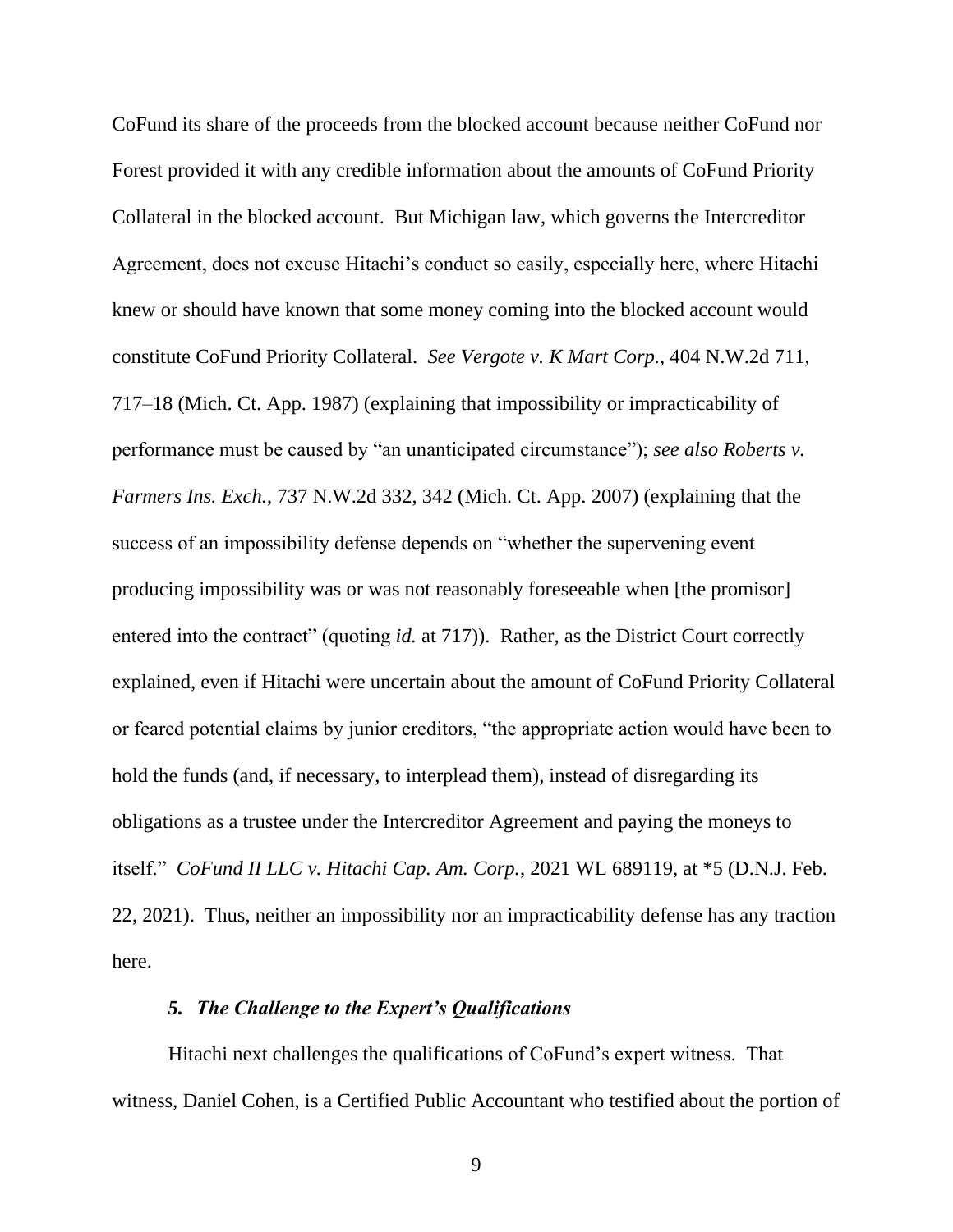funds in the blocked account that constituted CoFund Priority Collateral. But Hitachi argues that Cohen is not qualified to testify as an expert because he had not previously been qualified or testified as an expert; he had not authored a peer-reviewed publication or a book chapter; and he is not a Certified Forensic Accountant.

Hitachi's efforts fail for two reasons. First, Hitachi did not preserve this challenge to Cohen's qualifications. Instead, it waived that right, opting instead to attack Cohen's credibility on cross-examination. Second, a witness's expertise may be based on "knowledge, skill, experience, training, or education," Fed. R. Evid. 702, and those requirements are not rigorous. *See In re Paoli R.R. Yard PCB Litig.*, 35 F.3d 717, 741 (3d Cir. 1994) (recognizing that "a broad range of knowledge, skills, and training qualify an expert"). Nor do an expert's qualifications hinge on any of the bright-line distinctions that Hitachi offers. *See, e.g.*, *Hammond v. Int'l Harvester Co.*, 691 F.2d 646, 652–53 (3d Cir. 1982); *Knight v. Otis Elevator Co.*, 596 F.2d 84, 87–88 (3d Cir. 1979). And even taken together, those concerns do not overcome the District Court's exercise of discretion<sup>5</sup> to permit expert testimony from a professionally licensed witness about topics within his field of expertise.

# *6. The Calculation of CoFund's Damages*

Lastly, Hitachi disputes the District Court's calculation of \$1,553,613 in damages. Hitachi characterizes CoFund's theory of damages as convoluted and then argues that the

<sup>5</sup> *See UGI Sunbury LLC v. A Permanent Easement for 1.7575 Acres*, 949 F.3d 825, 831 (3d Cir. 2020) (stating that "the admissibility of expert testimony" is reviewed "for an abuse of discretion").